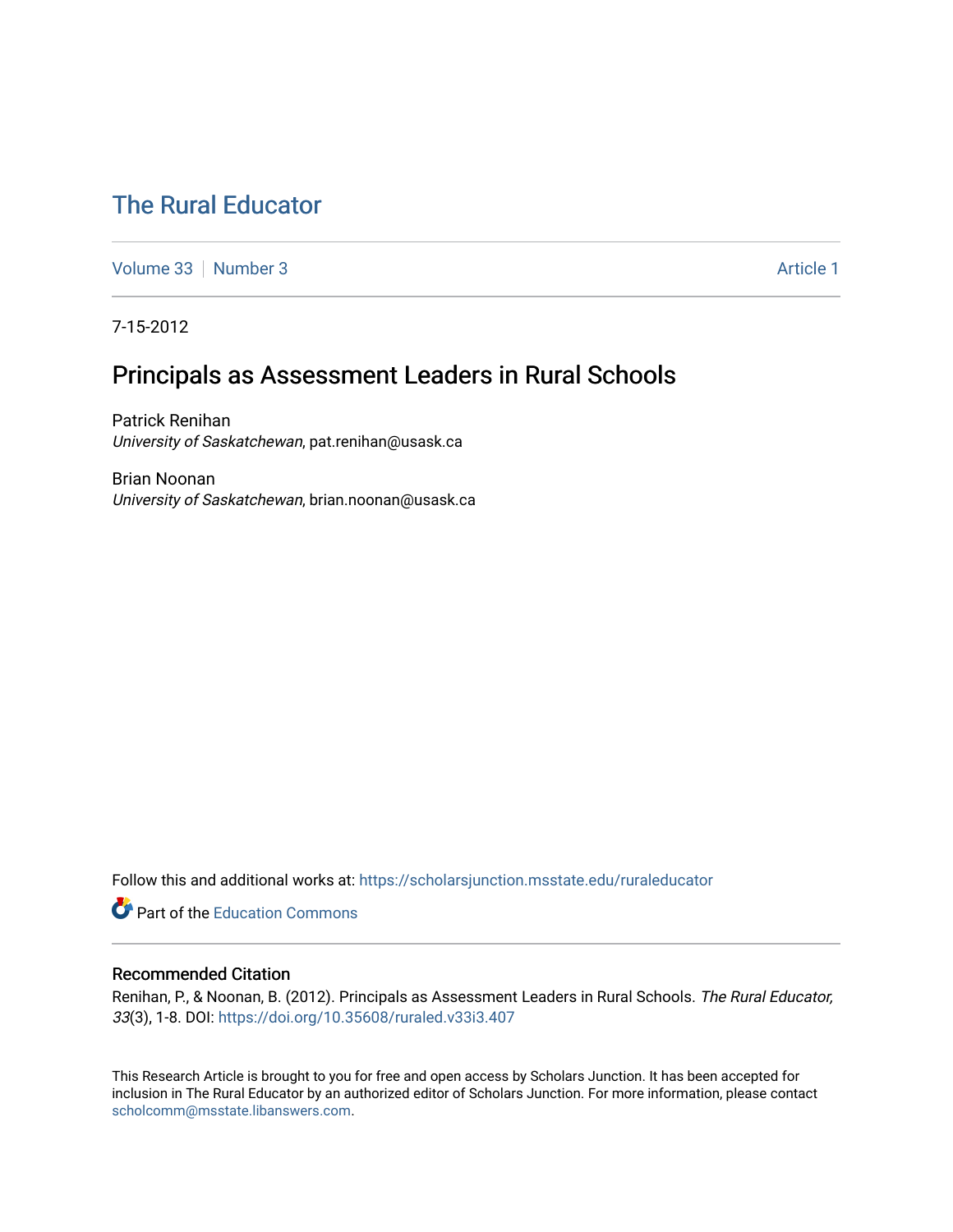# **Principals as Assessment Leaders in Rural Schools**

# **Patrick Renihan**

*University of Saskatchewan, Canada*

## **Brian Noonan**

*University of Saskatchewan, Canada*

*This article reports a study of rural school principals' assessment leadership roles and the impact of rural context on their work. The study involved three focus groups of principals serving small rural schools of varied size and grade configuration in three systems. Principals viewed assessment as a matter of teacher accountability and as a focus for the school professional team. They saw themselves as teachers first, stressing their importance as sources of teacher support, serving a 'buffer role,' ameliorating external constraints to effective assessment and learning. Bureaucratic environments and trappings of large-scale assessment were seen to be incompatible with the familial nature of rural professional contexts. Other constraints were the logistical challenges of small student populations, higher instances of multi-graded classrooms, and the absence of grade-alike professional interaction. Conversely, smallness enabled professional interaction and transformational leadership. Finally, the quality of system-level support emerged as a critical catalyst for assessment leadership at the school level.*

**Key Words:** principals; teacher accountability; assessment of learning; assessment leadership

One aspect of the assessment reform movement that has not been well researched is its connection to the role of the school principal. It is well known that assessment reform (McMillan, 2001;Stiggins, 2002) has been defined and promoted in a number of ways and with its own lexicon reflecting pedagogical stances and strategic preferences related to such orientations as assessment literacy (Cizek,1995; Fullan, 2001), assessment for learning (Stiggins,2001), assessment of learning, (Stiggins,2001);assessment as learning (Earl & Katz,2006) and large-scale testing. These have become central elements of the principal's mandate (Harris, 2002). One of the concepts that has been used- but not frequently examined- in educational research is that of *assessment leadership* that we have defined as the role and expectations of formal school leaders in relation to the task of enhancing assessment literacy among school professionals and paraprofessionals (Noonan & Renihan, 2006). It is also recognized that the role of instructional leader is very much influenced by the *context* in which the school leader operates. That context may include, for example, the size of the school, the nature of the community, grade levels (early, middle, high school), and the types of students involved (e.g., students with special needs, members of diverse cultural and language groups).

The purpose of this article is to report and discuss the findings of an exploratory study designed to shed light on how principals in rural schools perceive and engage their assessment leadership

responsibilities. Particular attention was devoted in this study to the impact of rural contexts upon the instructional leadership and assessment leadership provided by principals. In short the study addressed the following questions:

- *1) How do principals of rural schools understand what it means to be an assessment leader in rural contexts?*
- *2) To what extent and in what ways does rural school context affect the principal's instructional/assessment leadership role?*

Why are these questions relevant to rural educational research? In light of recent reforms, the expectations placed upon in-school leaders for enhanced attention to (and accountability for) leadership for learning has been felt by principals throughout the world (Phillips et al. (2003). The impacts of these developments on principals have included an increased demand for new sets of leadership knowledge, leadership appreciations and leadership skills (Noonan & Renihan, 2006). These include skills of leading professional development, knowledge regarding the use of achievement data in classroom planning, school planning and decisionmaking, and appreciations for the importance of nurturing professional collaboration on matters relating to instruction and student achievement. Meeting these demands presents a challenge for principals everywhere, and the challenge is compounded when the particularities of school context are added to the mix. In the context of rural schools, the issue arises as to the supports available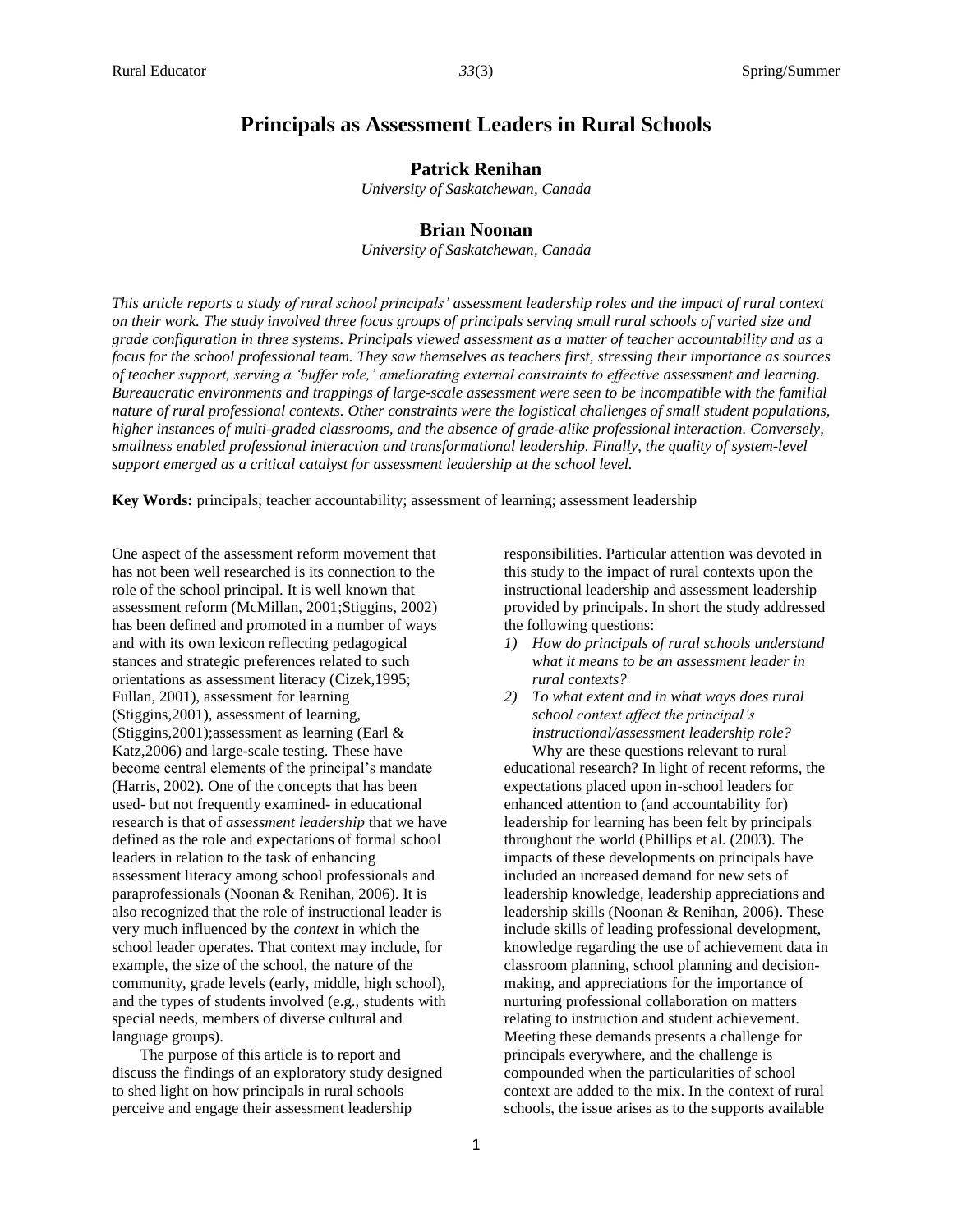to principals, not only in *acquiring* knowledge, appreciations and skills required of assessment leadership, but using them effectively given the powerful constraints placed upon them by their context.

### **Meeting School Effectiveness and Instructional Leadership Expectations**

A central assumption underlying this article is that principals make a difference. Over the course of the past ten years, an increasing amount of research evidence has pointed to the central role played by the school principal in student achievement, school effectiveness and school improvement. Many studies across different countries have found evidence of the crucial role that principals can play in improving teaching and learning (Renihan, 2008; Donaldson, 2001; Elmore, 2001; Henchey, 2001; Leithwood, 2000; McLaughlin & Talbot, 2001; Newmann, King & Young, 2000; and others.). Gonzales et al. (2002) identified over 60 pertinent studies including theoretical and field research of the principal's impact on student achievement. Fullan (2003) cited improvements in 93 schools in the Toronto District School Board's Early Literacy Project and in the UK's national literacy and numeracy initiative as illustrations of the importance of principal leadership in successful translation and implementation of mandated curricular strategies. Further, following a large scale international study of school effectiveness research, Reynolds & Teddlie (2000, pp. 141-144) made the observation that leadership is 'centrally synonymous with school effectiveness.'

Specific expectations of principals as assessment leaders have received increasing of attention in the research. Investigations conducted by Stiggins (2001), O'Donnell and White (2005), and Noonan and Renihan (2008) provided useful guidelines for principals involved in assessment leadership. Stiggins (2001), for example, proposed how principals can work toward assessment success. He made the point that, for success in school-based assessment, principals must have: i) clear and appropriate achievement targets and ii) an assessment literate school staff or faculty. Those two conditions establish a basis for the five standards that Stiggins (2001) used as a framework for principals' assessment literacy, namely: i) appropriate achievement expectations for students, ii) assessment that serves instructional purposes, iii) accurately serving the intended purpose, iv) a broad scope of student performances to permit confident conclusions, and, v) elimination of bias that can affect the accuracy of results. Stiggins (2001) added the point that, in order to be effective in assessment

leadership, principals need: i) to become assessment literate and, ii) to remove barriers to teachers' assessment literacy.

Other researchers expressed views that provide useful elaboration on the themes outlined by Stiggins. For example, O'Donnell and White (2005) provided a developmental perspective on assessment leadership for principals. In conducting a study of public perceptions of the role of the principal, these researchers drew some conclusions as to factors that can affect the development of principals as assessment leaders. Their work suggests that important skills for development in this regard are i) skills of working with teachers to promote school learning, ii) skills of encouraging collaboration among teachers, particularly in lower socio-economic status schools, and iii) skills of comprehensively assessing their own instructional leadership behaviours. The results of the O'Donnell and White study, though not unique, highlight the importance of principals focusing on their own behaviour as a way to influence teacher development and student achievement.

#### **Assessment Leadership in Rural Contexts**

A significant body of research has focused on the work of principals in rural schools from a variety of perspectives For example, the role of principals in rural settings has been addressed by Browne-Ferrigano and Allen (2006) who proposed collaborative efforts for school principals involved in high needs rural schools, as have Livingston, Reed, and Good (2001). Others, such as Loveland (2002), have taken a much broader perspective, investigating the challenges and rewards of rural school leadership. Similarly DeRuych (2005) pointed out the importance of strong instructional leadership in contemporary rural schools. In other studies, the role of the principal was found to be such that it creates its own types of stress or anxiety; for example, Buettner (1992) studied the types of coping mechanisms used by principals in rural contexts, and provided a number of observations on the implications for principals who may experience stress in their workplace. Some of the suggestions included but were not limited to: in-service opportunities, frequent and purposeful dialogue, and recognizing the complexity of distress.

Although there is a clear realization of the need for principals to possess leadership skills, it is also recognized that principals require some form of professional development to enhance those skills. For example, Salazar (2007) of the University of Nevada, Las Vegas discussed the results of their study of professional development for rural high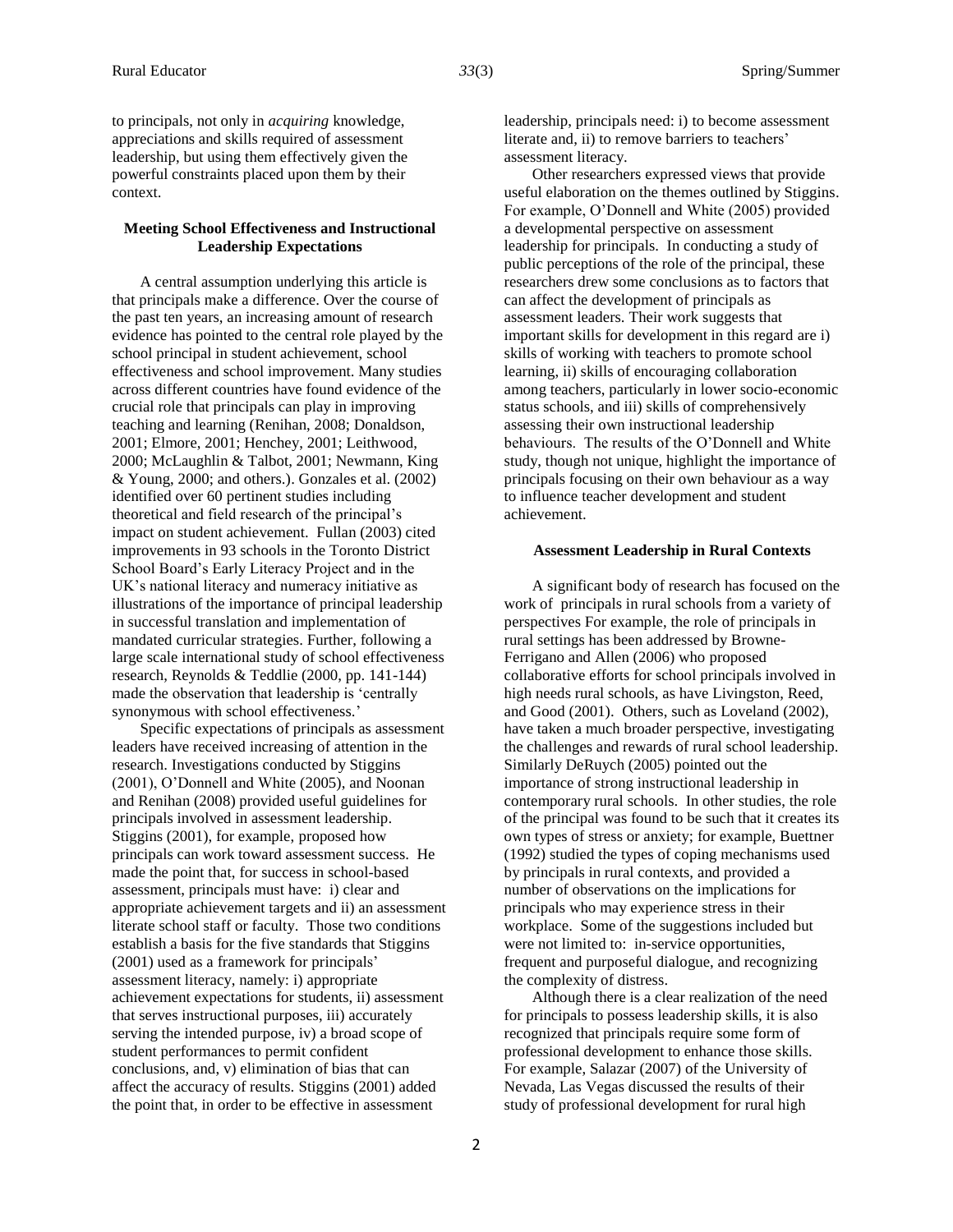school principals to enhance leadership skills that can guide school reform and "reach higher standards of student achievement" (p.1). Thus it would seem that, in the context of assessment reform, there is a strong interest in principals' knowledge and skills in relation to assessment leadership. That said, although there is considerable evidence to recognize the importance of strong instructional leadership in rural schools, research-based acknowledgement of the environmental influences upon *assessment l*eadership in these settings remains relatively sparse.

#### **Methods**

The study reported in this article was designed to collect data from practicing rural school principals with respect to *what it means to be an assessment leader in rural contexts and in what ways rural school context affects their instructional/assessment leadership roles.* Data were collected from three focus groups comprised of rural school principals most of them serving in small rural schools in villages in Western Canada. Participants represented twelve rural schools in three school divisions in a Western Canadian province. The schools ranged in size from very small (less than 50 students) to moderately sized schools (up to 400-500 students). They also varied in their grade configurations, and included high schools, K-12 schools and schools with a variety of grade patterns at the elementary/middle levels.

The primary method chosen for data collection in this study was the focus group method. Vaughn and others (1996) noted that focus groups offer distinct advantages over individual interviews, including their variety and visibility, their compatibility with the qualitative research paradigm, the richness they can add to information on the theme under investigation, the opportunities they provide for dynamic, interactive discussion, and the added possibility they provide for individuals to form and discuss opinions during the process. Vaughn et al. (1996) added that this approach is particularly useful in exploratory research. Given these points, combined with the time efficiencies and economies they provided us in rural contexts where the subjects were geographically dispersed, we considered focus groups to be suitable for our purposes.

The key questions posed to focus group participants (and shared with them prior to the sessions) were as follows:

 How important to you, as principal, are teachers' grading and assessment practices?

 To what extent do teachers' assessment and grading strategies reflect your expectations of teachers' instructional practices?

 To what extent should principals be accountable for the assessment practices of teachers ?

• How should the results of teachers' assessment practices be used by principals or other administrators?

 To what extent has the environment of largescale testing and accountability influenced your role as an instructional leader?

 To what extent have developments in assessment *for* learning influenced your role as instructional leader?

• What is the effect of a rural context (school size, isolation, distance from central office, available supports etc.) on your role as assessment leaders?

 What are the assessment leadership *opportunities* presented by the rural context of your schools?

 What are the *constraints* to assessment leadership presented by the rural context of your schools?

Three focus group sessions were held with groups of principals, and results of the focus group sessions were collated and reviewed to determine major themes and ideas relating to their school/organizational contexts, their teacher contexts and the intricacies of the instructional leadership and assessment-related issues in their schools. Once the interviews were completed they were reviewed and summarized on the basis of recurrent themes or ideas that would provide evidence as to: a) Rural principals' understandings of what it means to be an instructional/assessment leader and, b) their perceptions as to the impact of rural context upon the instructional/assessment leadership role.

Once the focus group interviews were completed, the results of the interviews were collated and reviewed by the researchers to determine what major themes or ideas guided the discussions with respect to assessment-related issues in their schools. The results were reviewed and summarized according to recurrent themes relating to the meanings these principals gave to their assessment leadership roles, and the impacts they believed their rural contexts had on them.

#### **Findings**

Prior to the description and discussion of the findings of this study, a clarification of the nature of the accountability context of these schools and their jurisdictions is necessary. The locus of control and responsibility for education is different for the United States and Canada. In Canada, education has (since Confederation in 1867) remained a provincial rather than a Federal responsibility and in the absence of a federal Ministry or a Federal Bureau of Education (as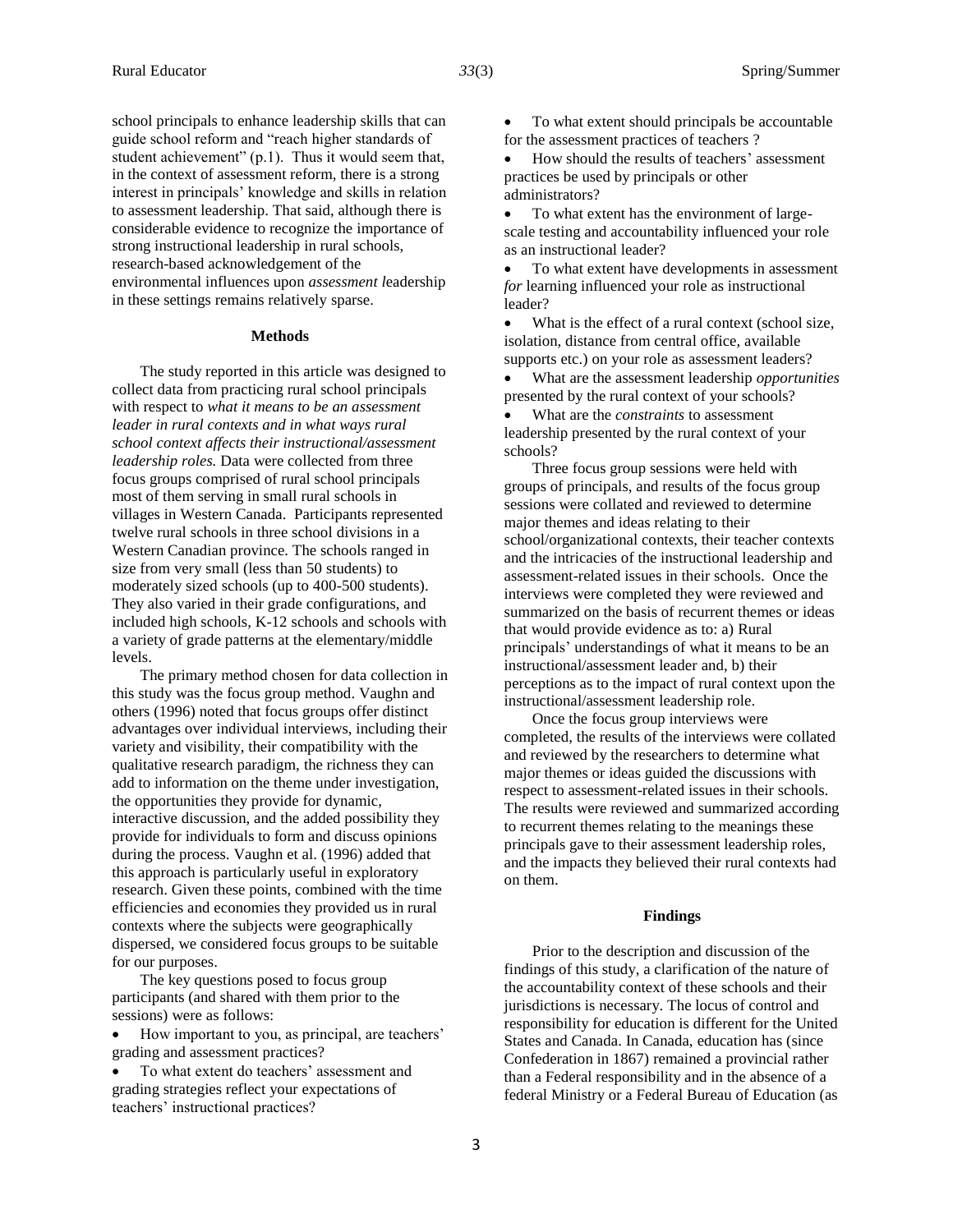exists in the United States), educational matters across the country have been directed by the individual provincial departments-or ministries-of education. Thus the accountability context for education varies from province to province, with varying degrees of emphasis on assessment *for*, and assessment *of*, learning. In the United States, because of the No Child Left Behind initiative, assessment, analysis and alternative uses of related data has become one of the major roles of the principal. In the province where this study was based (Saskatchewan) there has been, over the past ten years, an increasing emphasis on large-scale assessment and data-driven school decision-making, though a 'softer' orientation to accountability with a strong emphasis on AFL (assessment *for* learning) continues to predominate.

The summary of discussions with the groups of principals in these Western Canadian rural schools is presented below from two perspectives: a) Rural principals' understandings of what it means to be an instructional/assessment leader and, b) their perceptions as to the impact of rural context upon the instructional/assessment leadership role.

Rural principals' understandings of what it means to be an instructional/assessment leader Principals saw their assessment leadership role in various ways. Most agreed that the provision of a clear vision and direction for instruction and assessment throughout the school, and promoting discussion of formative, summative and diagnostic elements of assessment among staff were defining elements of their assessment leadership role. As one participant noted, "there needs to be an assessment culture or philosophy in the school, and teacher strategies should align with that." These principals emphasized the importance of knowing what is happening in classrooms, and having the 'big picture' concerning assessment practices in their building. The general consensus seemed to be that the teacher has to bear significant responsibility for assessment practices. There was reluctance among some principals to micromanage the work of teachers, The majority of these principals noted that, given the contexts of their schools, they play the multiple roles of teacher, manager and supervisor. In regard to their role priorities, some observed that they see themselves as teachers first, and that their orientation to assessment is that it is at its best when managed professionally and collegially rather than bureaucratically.

Another dimension of the principal's role in these contexts was that of support. Principals saw their two most common support functions as *expediting relevant professional development based upon teacher-identified instructional and assessment needs*, and, simply *'being available' for school* 

*professionals.* Specifically, several principals emphasized the importance of helping teachers cope with the tasks of balancing multiple grades, coping with the demands of special needs students, responding to cultural differences, and differentiating instruction, often in the absence of the additional paraprofessional and material resources that are available to many of their colleagues in larger schools and urban schools. One principal explained, "I don't want my teachers burnt out and on stress leave. I will do all I can to help them be successful." These principals were quite clear, however, in their belief that teachers should be held accountable for their attention to student assessment practices and their impact upon teaching and learning strategies. In this respect, when it came to issues of assessment, they described themselves as maintaining a fairly delicate balance between ensuring accountability and quality control, on one hand, and nurturing professional empowerment among teachers, on the other.

#### **Principals as Assessment Leaders: Impacts of Rural Contexts**

There are obvious contextual differences between rural and urban school jurisdictions (i.e. distance to school, school/classroom size, transportation, accessibility, etc.). However, the extent to which those factors influence the principal's role as an assessment leader remains less obvious The principals involved in the focus groups did acknowledge that a rural school has some unique features (such as grade patterns, parentinvolvement/values, community roles and expectations) and that in the rural context principals spend considerable time and energy on administrative (school organization) issues and less time on such specific leadership functions as assessment leadership.

In the case of the smaller rural schools, the phenomenon of their getting 'lost in the statistics' of large-scale assessment was identified, and for this reason some principals of smaller schools questioned the value of their involvement in large-scale assessment. For the most part these rural school principals assumed that classroom teachers have the ability and responsibility to implement and utilize current grading and assessment practices. However some of the principals did note that a school's grade configuration will influence some assessment initiatives. For example, the assessment reform movement acknowledges that large-scale assessment is undertaken for specific grade levels (i.e. 5, 8, and 11). This would mean that the large-scale assessment process in a k-6 school would be limited to one grade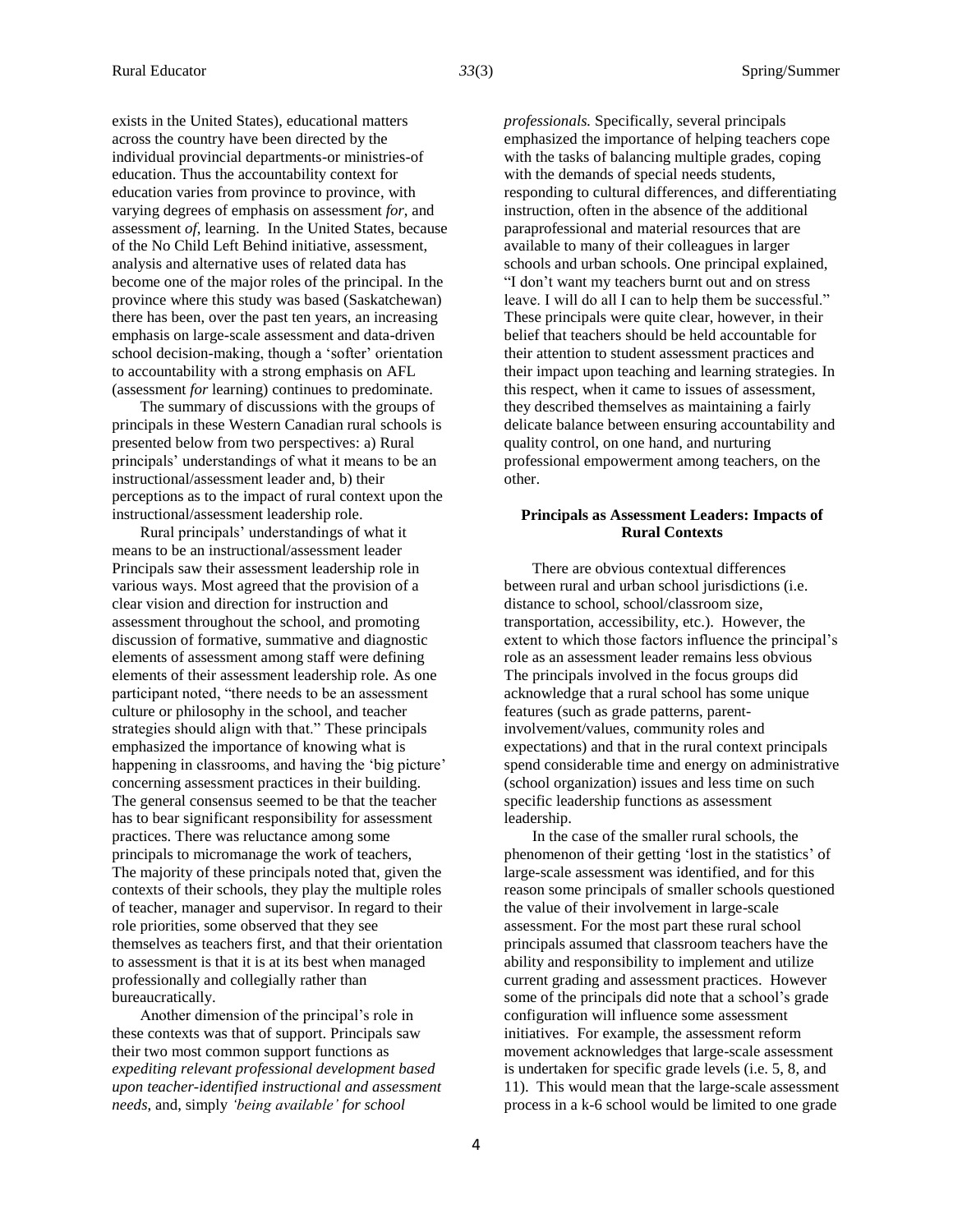level*.* Further, assessment implementation could involve three grade levels which is an administratively challenging process in a rural school with small student populations and several multigraded classrooms. Some of our respondents questioned the cultural relevance of some tests. One principal, for example, remarked: "*When the Math instrument has Shrek on it, it causes me to ask about the cultural relevance of the test for students from Sudan, the Ukraine etc."* Also, in rural schools with populations of Aboriginal students, the compatibility of assessment with Aboriginal learning styles and ways of knowing is an important consideration.

From the discussions with our participants, it was evident that several distinctive facets of the rural context of their schools were seen to have powerful influences upon the ability of individual principals to provide assessment leadership. Our participants were quite clear in pointing out that, while some of the above phenomena represent facets that can f*acilitate* their assessment leadership functions, others serve to seriously *constrain* them.

#### **Those Facets that Facilitate Assessment Leadership**

 Small school populations present an opportunity for enhanced knowledge of students, leading to greater individualized attention to student learning and assessment needs; as one participant observed, "One thing I look at is that we are small in size, and we know each other well. People feel comfortable coming to see me as instructional leader."

 More intimate, familial professional cohorts present greater opportunity for the creation of collaborative professional cultures within the school, focused on teaching strategies, assessment literacy and school-wide data-driven decision-making;

### **Those Facets that Constrain Assessment Leadership**

Community politics;

 Distance from central office and associated isolation of in-school leaders and classroom professionals from sources of support when dealing with challenging instructional and assessment issues;

Volume of expectations, paperwork etc

 Lack of collegial support for in-school administrators;

 Lack of mentorship for *new* in-school administrators;

 Difficulties experienced by principals in balancing the multiple roles and expectations of teaching, administration, and instructional leadership/supervision.

Finally, the role of system administration emerged as a significant force that can influence school-level assessment leadership and assessment literacy (and, consequently, the quality of student learning) for better or worse. Participants in our discussions varied in their assessments of *the quality of the support* devoted by their respective central office administration to school-level efforts at improving learning; but it became clear during our deliberations that the role of central office leadership is a critical one. In short: where senior administrator guidance and expectations for assessment were seen as clear, where central leadership was perceived to model a commitment to the value of assessment *for*  learning, where tangible support was provided in the form of visible leadership presence, and where there was central commitment to professional development and resource allocation, the quality of assessment literacy was seen to be more focused, better planned and more enthusiastically pursued.

#### **Discussion**

Two tensions appear to present concerns for principals who serve in a contemporary rural school context. These relate to the general demands of accountability on one hand, and the changing leadership role demands presented by assessment reform and classroom assessment practices, on the other.

#### **Demands of Accountability**

Accountability, in the context of our discussions, presented three tensions related to expectations of school principals in rural settings. First, it is wellrecognized that principals in large urban systems are expected to work for and with senior officials in their school jurisdiction. In a rural context where schools may be geographically dispersed and have different grade distributions and enrollments, the principal may need to establish different or unique working relationships with senior officials. Second, teachers' professional development in a rural context can be more difficult for smaller geographically diverse schools but it is still expected that the principal provide guidance for the professional development opportunities for his or her staff. Third, in a rural setting, a high premium is frequently placed upon the ability of principals to work with parents and the community. Though this may not be difficult in some small close-knit communities, if the principal is not a member of the school community it can present significant challenges. This can be particularly true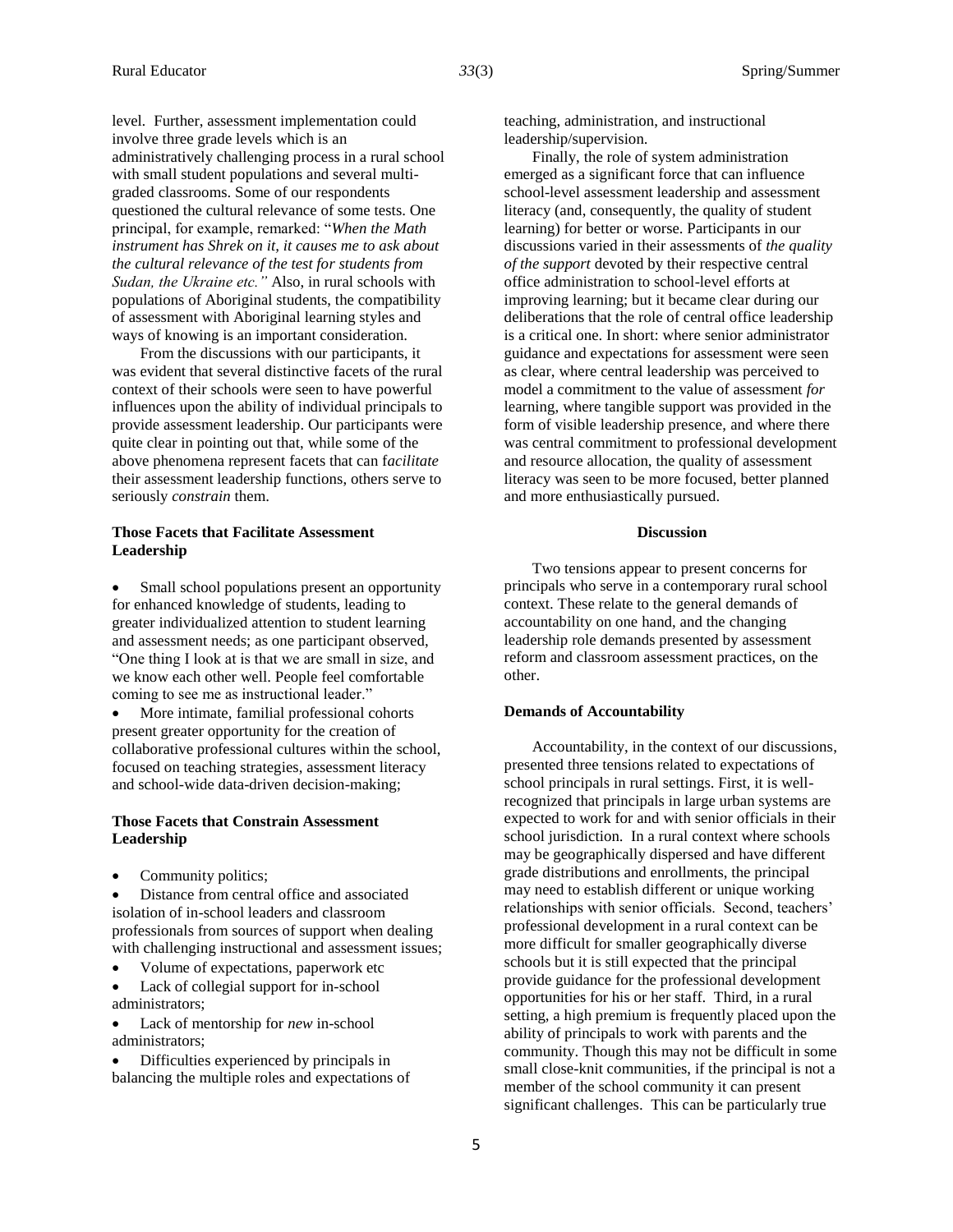when, for example, principals are addressing assessment issues such as large-scale assessment where they are expected to ensure that teachers are accountable for a testing program that has been externally prepared and will be externally reported.

#### **Negotiating New Role Demands.**

Although accountability is a significant element of principals' instructional and assessment leadership, the assessment reform movement has focused on the principals' role related to aspects of classroom assessment that have traditionally been within the teacher's realm of responsibility. It is recognized, increasingly, that the role of the principal is to support teachers in learning, and developing cultures of assessment literacy using concepts such as assessment *for* learning and assessment *as* learning as vehicles to enhance classroom and school planning and decision-making. As well, it has become necessary for rural principals to be informed about a wide range of current grading practices which can be difficult to implement in rural schools with differences in enrollment, grade distributions etc. Training and professional development for teachers is more easily delivered in urban settings than in rural settings where the resources and opportunities may be less accessible for teachers. As the results of the focus groups illustrated, assessment leadership includes a wide range of classroom-related assessment concerns for rural school principals, and these undoubtedly require substantial leadership time and commitment. It follows that success in this facet of the principal's role is dependent upon the nature of the supports available for leaders who work in these settings*.* 

In short, then, although assessment is seen as an important issue for rural principals, it should also be noted that rural principals are faced with a number of related issues that characterize leadership in a rural context. In light of this discussion, it is important to ensure that rural principals are provided with the opportunity, the resources and the supports to provide not only assessment leadership as outlined here but also a strong focus on their larger role as instructional leaders.

#### **Some Implications for Action**

Although this study highlighted numerous constraints to the effectiveness of assessment leadership in rural contexts, it should be noted that several of our findings represent themes that have been identified as constraints to principals' effectiveness in a variety of studies and across contexts. In a recent survey of the international

research on the role of the principal, for example, Philips, Raham & Renihan (2003) identified a range of significant barriers to principal efficacy which must be overcome in order to create a culture that supports quality school leadership. Among these were the findings that:

 institutions do not devote sufficient attention to promoting/selecting principal candidates for knowledge and skill related to instructional leadership (Elmore, 2000);

 most of principals' time is spent attending to parent issues, community-related tasks, discipline, and facilities management, allowing for very little time to be devoted to instructional leadership, teaching and learning. Lack of time and excessive managerial demands are the two greatest obstacles for modern principals;

 although there are noteworthy exceptions, principals are seldom properly supported in their leadership role by school districts which have previously expected them to do little more than follow orders, oversee staff, keeping the buses running, and contain problems. In these conditions the school leader often feels isolated, overwhelmed, and powerless to accomplish the job;

 in many instances, the rapid pace of reforms presents principals with incoherent and conflicting goals and inadequate lead time to prepare their school communities for their implementation;

 school system policies and union contracts place limits on the autonomy, flexibility and capacity of the principal to act as a change agent.

These barriers to efficacy resonated throughout the discussions we had with our rural school principals, but our participants can take some solace from the realization that their frustrations are to some extent shared by principals everywhere, even though there is little question that such concerns are exacerbated by the very real concerns of their rural contexts. There seems little question that serious attention to the amelioration of major constraints such as those identified by our participants, would go a long way to enhancing the assessment culture and the quality of learning in these school environments. From our discussions, the central and most promising quality is that of support in its various dimensions.

The rural context presents serious challenges to school professionals as they go about the organization of the learning environment, but from what we have heard and seen, we are convinced that the contextual constraints are far from insurmountable. The policy and action implications of our findings suggest that concerted attention to the articulation of the rural principal's support system would serve these professionals very well in ensuring coherent and consistent leadership for learning.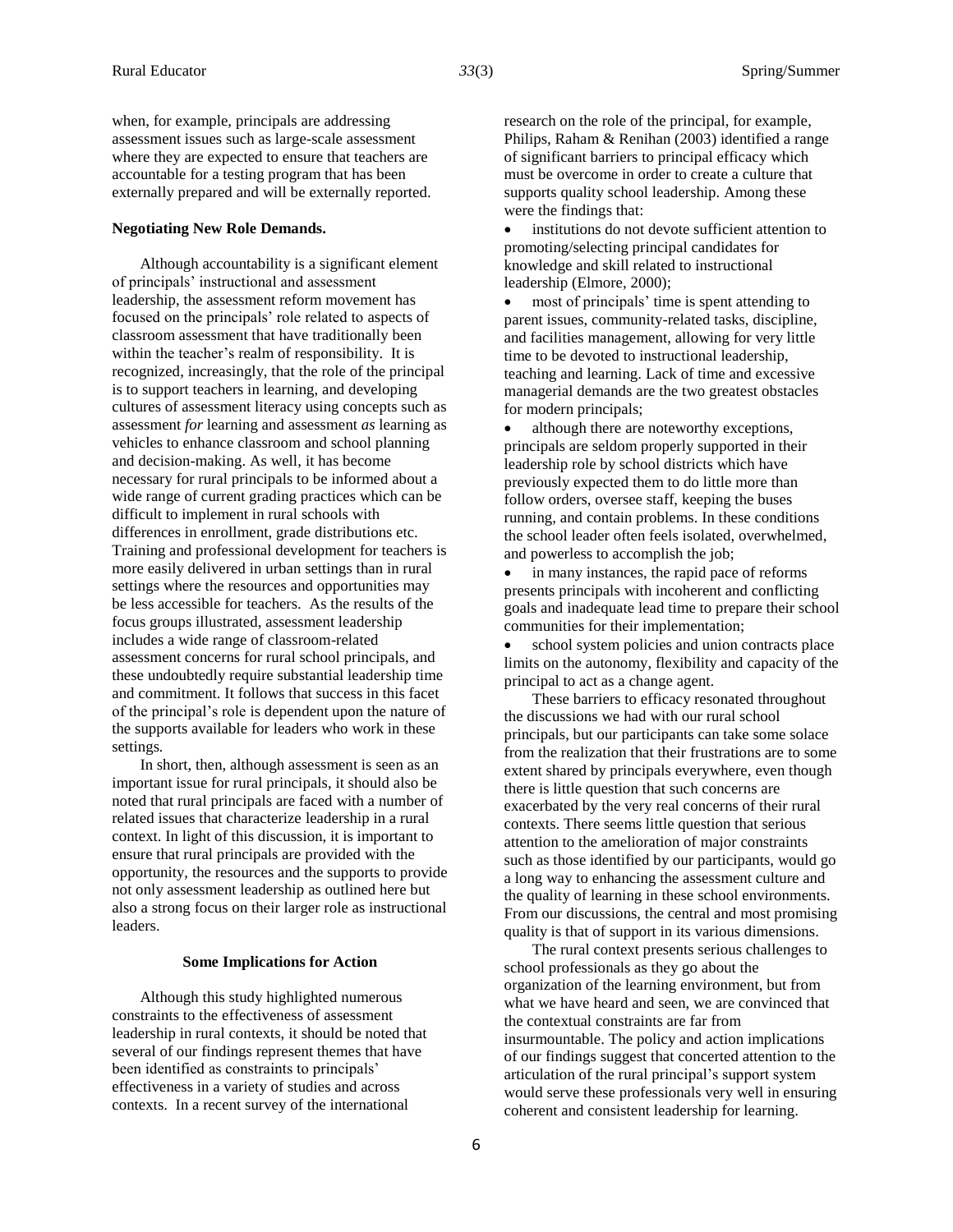Those elements of the support system that would seem to hold most promise in this regard include support for relevant preparation, leadership development, and planned mentorship.

It has been pointed out that school leadership programs generally lag far behind best training practice in other sectors and that no nation has developed the comprehensive and coherent leadership development program necessary to do the job (Tucker & Codding, 2002);

Even where school leaders require a qualification as an entry point, therefore, the practice of providing financial support and time for individuals to access programs, short courses and training modules *relevant to the contexts of their work* has considerable merit. Further, the vice principalship as a training ground, and source of support, for the principals' role would seem to be an even greater asset in rural contexts than in others.

Local provision for professional development appropriate to the stages of the principal's career is a responsibility school districts have not taken

#### **References**

- Bottoms, G. (2002). Leadership teams build wholeschool buy-in for reform efforts. *Schools That Work*.
- Browne-Ferrigno, T., & Allen, L.W. (2006). Preparing principals for high-need rural schools: A central office perspective about collaborative efforts to transform school leadership. *Journal of Research in Rural Education, 21(*1), *1–16.*
- Buettner, R. (1992). *Coping mechanisms used by rural principals.* Saskatoon, SK: SSTA Research Centre Report # 95-13.
- Cizek, G. (1995). The big picture in assessment and who ought to have it. *Phi Delta Kappan, 86*(1), 13-22.
- DeRuyck, T. (2005). *Identifying and addressing the challenges of the rural principal*. Retrieved from http://www.mern.ca/f08 papers/DeRuyck.doc
- Donaldson, G. (2001) *Cultivating leadership in schools: People, purpose and practice*. New York: Teachers College Press.
- Earl, L., & Katz, S. (2006). *Rethinking classroom assessment with purpose in mind.* Winnipeg, Manitoba: The Crown in Right of Manitoba
- Elmore, R. (2001) *Building a new structure for school leadership*. Washington, DC: The Albert Shanker Institute.
- Fullan, M. (2001). *Leading in a culture of change.* San Francisco: Jossey-Bass

seriously enough (Tucker & Codding, 2002); effective practices would include the engagement of sharing arrangements with other boards to coordinate aspects of their leadership development activities; the examination of ways by which financial support can be provided for enhanced professional development of school level leaders; and the utilization of the expertise of experienced principals in the delivery of professional development to beginning principals.

Finally, there is a large and growing body of research evidence pointing to the considerable professional payoffs associated with initiating practices of mentorship among school-level administrators within their systems. The provision of the opportunity and time for beginning principals to interact with their more experienced colleagues has considerable potential as a vehicle for developing assessment leadership capacity, particularly among those who are, or will be, working in rural schools.

- Fullan, M. (2003) *The moral imperative of school leadership*.Toronto, ON: Corwin Press and the Ontario Principals Council.
- Gonzalez, M., Glasman, N.S., & Glasman, L.D. (2002). Daring to link principal preparation programs to student achievement in schools. *Leadership and Policy in Schools*, *1*(3), 265-283.
- Henchey, N. (2001) *Schools that make a difference: Final report. Twelve Canadian secondary schools in low-income settings.* Kelowna, B.C.: Society for the Advancement of Excellence in Education.
- Howley, A., & Pendarvis, E. (2003). *Recruiting and retaining rural school administrators*. Retrieved from http://www.ericdigests.org/2003-4/ruraladminstrators.html
- Leithwood, K. (Ed.). (2000). *Understanding schools as intelligent systems* (pp.99-124). Stamford, CT: JAI Press.
- Livingston, M., Reed, T. & Good, J.W. (2001). *Attitudes of rural school principals toward inclusive practices and placements for students with severe disabilities.* Retrieved from *http://www.education.uiowa.edu/jrel/fall01/Livin gston\_0102.htm*
- Loveland, E. (2002). Challenges and rewards of rural school leadership. *Rural Roots, 3*(6), 1, 6 – 9.
- O'Donnell, R., & White, G. (2005). Within the accountability era: Principal instructional